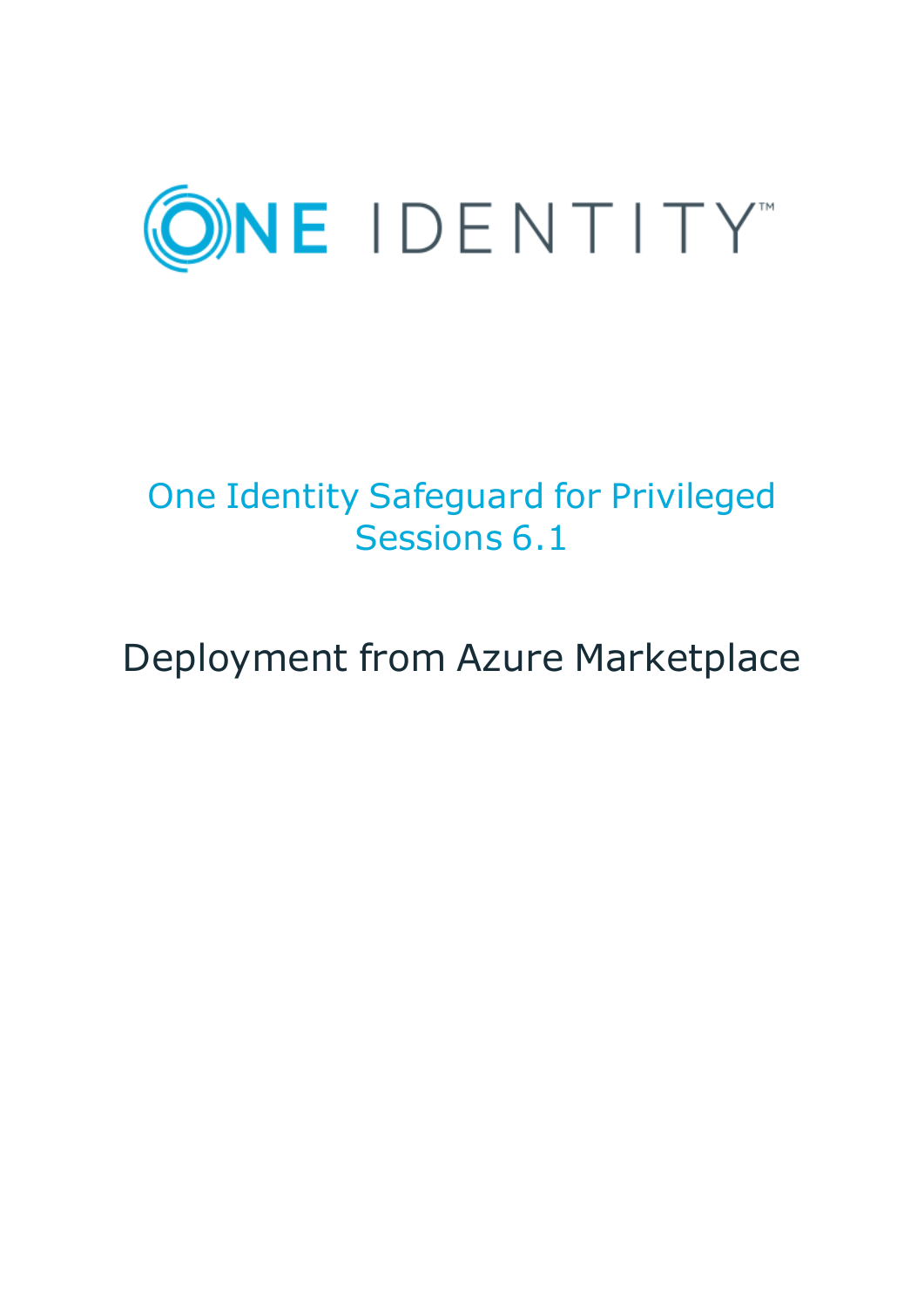#### **Copyright 2019 One Identity LLC.**

#### **ALL RIGHTS RESERVED.**

This guide contains proprietary information protected by copyright. The software described in this guide is furnished under a software license or nondisclosure agreement. This software may be used or copied only in accordance with the terms of the applicable agreement. No part of this guide may be reproduced or transmitted in any form or by any means, electronic or mechanical, including photocopying and recording for any purpose other than the purchaser's personal use without the written permission of One Identity LLC .

The information in this document is provided in connection with One Identity products. No license, express or implied, by estoppel or otherwise, to any intellectual property right is granted by this document or in connection with the sale of One Identity LLC products. EXCEPT AS SET FORTH IN THE TERMS AND CONDITIONS AS SPECIFIED IN THE LICENSE AGREEMENT FOR THIS PRODUCT, ONE IDENTITY ASSUMES NO LIABILITY WHATSOEVER AND DISCLAIMS ANY EXPRESS, IMPLIED OR STATUTORY WARRANTY RELATING TO ITS PRODUCTS INCLUDING, BUT NOT LIMITED TO, THE IMPLIED WARRANTY OF MERCHANTABILITY, FITNESS FOR A PARTICULAR PURPOSE, OR NON-INFRINGEMENT. IN NO EVENT SHALL ONE IDENTITY BE LIABLE FOR ANY DIRECT, INDIRECT, CONSEQUENTIAL, PUNITIVE, SPECIAL OR INCIDENTAL DAMAGES (INCLUDING, WITHOUT LIMITATION, DAMAGES FOR LOSS OF PROFITS, BUSINESS INTERRUPTION OR LOSS OF INFORMATION) ARISING OUT OF THE USE OR INABILITY TO USE THIS DOCUMENT, EVEN IF ONE IDENTITY HAS BEEN ADVISED OF THE POSSIBILITY OF SUCH DAMAGES. One Identity makes no representations or warranties with respect to the accuracy or completeness of the contents of this document and reserves the right to make changes to specifications and product descriptions at any time without notice. One Identity does not make any commitment to update the information contained in this document.

If you have any questions regarding your potential use of this material, contact:

One Identity LLC. Attn: LEGAL Dept 4 Polaris Way Aliso Viejo, CA 92656

Refer to our Web site ([http://www.OneIdentity.com](http://www.oneidentity.com/)) for regional and international office information.

#### **Patents**

One Identity is proud of our advanced technology. Patents and pending patents may apply to this product. For the most current information about applicable patents for this product, please visit our website at [http://www.OneIdentity.com/legal/patents.aspx](http://www.oneidentity.com/legal/patents.aspx).

#### **Trademarks**

One Identity and the One Identity logo are trademarks and registered trademarks of One Identity LLC. in the U.S.A. and other countries. For a complete list of One Identity trademarks, please visit our website at [www.OneIdentity.com/legal](http://www.oneidentity.com/legal). All other trademarks are the property of their respective owners.

#### **Legend**

**WARNING: A WARNING icon highlights a potential risk of bodily injury or property damage, for which industry-standard safety precautions are advised. This icon is often associated with electrical hazards related to hardware.**

**CAUTION: A CAUTION icon indicates potential damage to hardware or loss of data if** A **instructions are not followed.**

SPS Deployment from Azure Marketplace Updated - August 2019 Version - 6.1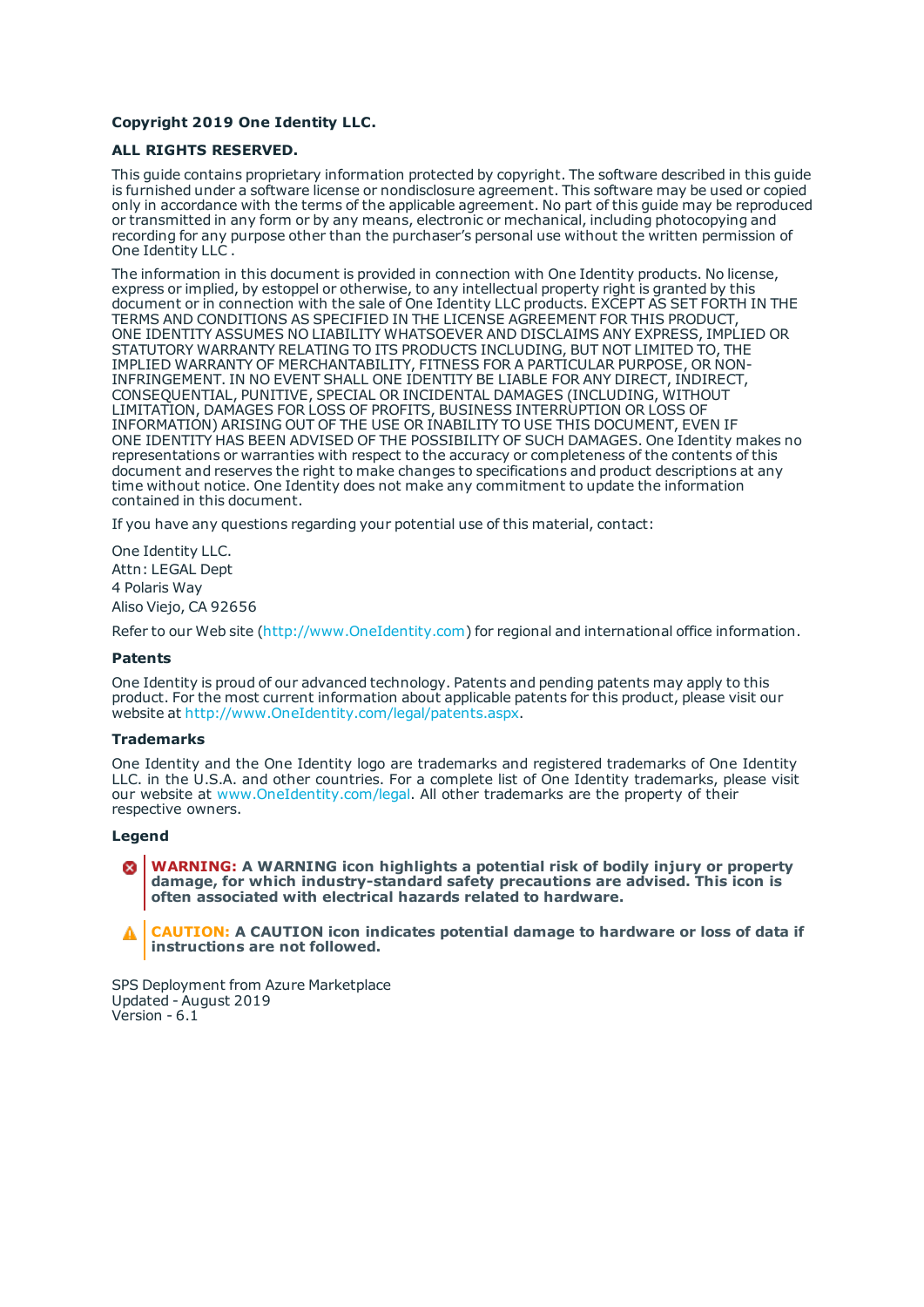## **Contents**

| Deploying One Identity Safeguard for Privileged Sessions from the Azure        |  |
|--------------------------------------------------------------------------------|--|
|                                                                                |  |
|                                                                                |  |
| Deploy One Identity Safeguard for Privileged Sessions from the Microsoft Azure |  |
|                                                                                |  |
|                                                                                |  |
|                                                                                |  |
|                                                                                |  |
|                                                                                |  |
|                                                                                |  |

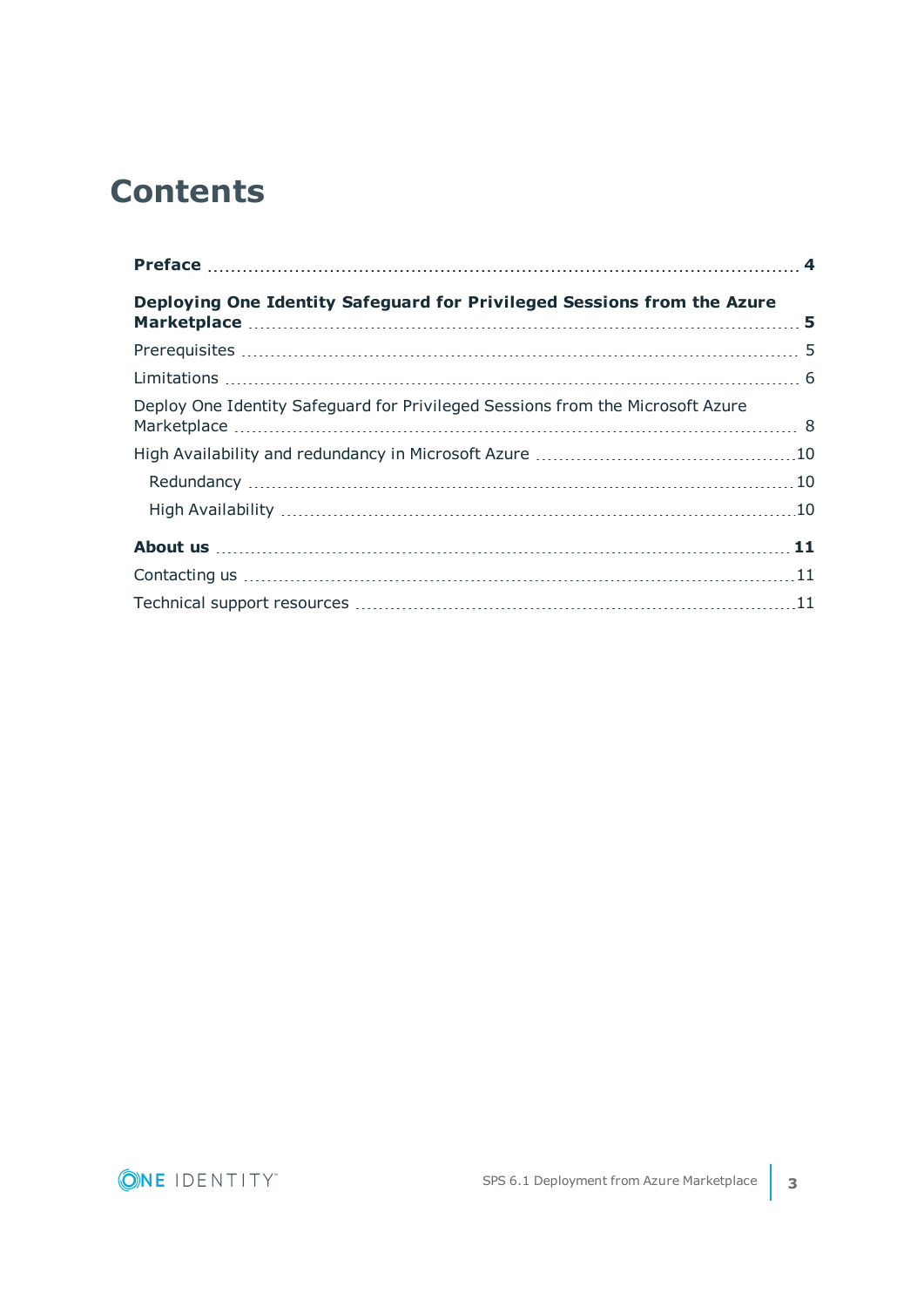# **Preface**

**1**

<span id="page-3-0"></span>This document describes how to deploy One Identity Safeguard for Privileged Sessions (SPS) as a Virtual Machine from the Azure Marketplace.



**4**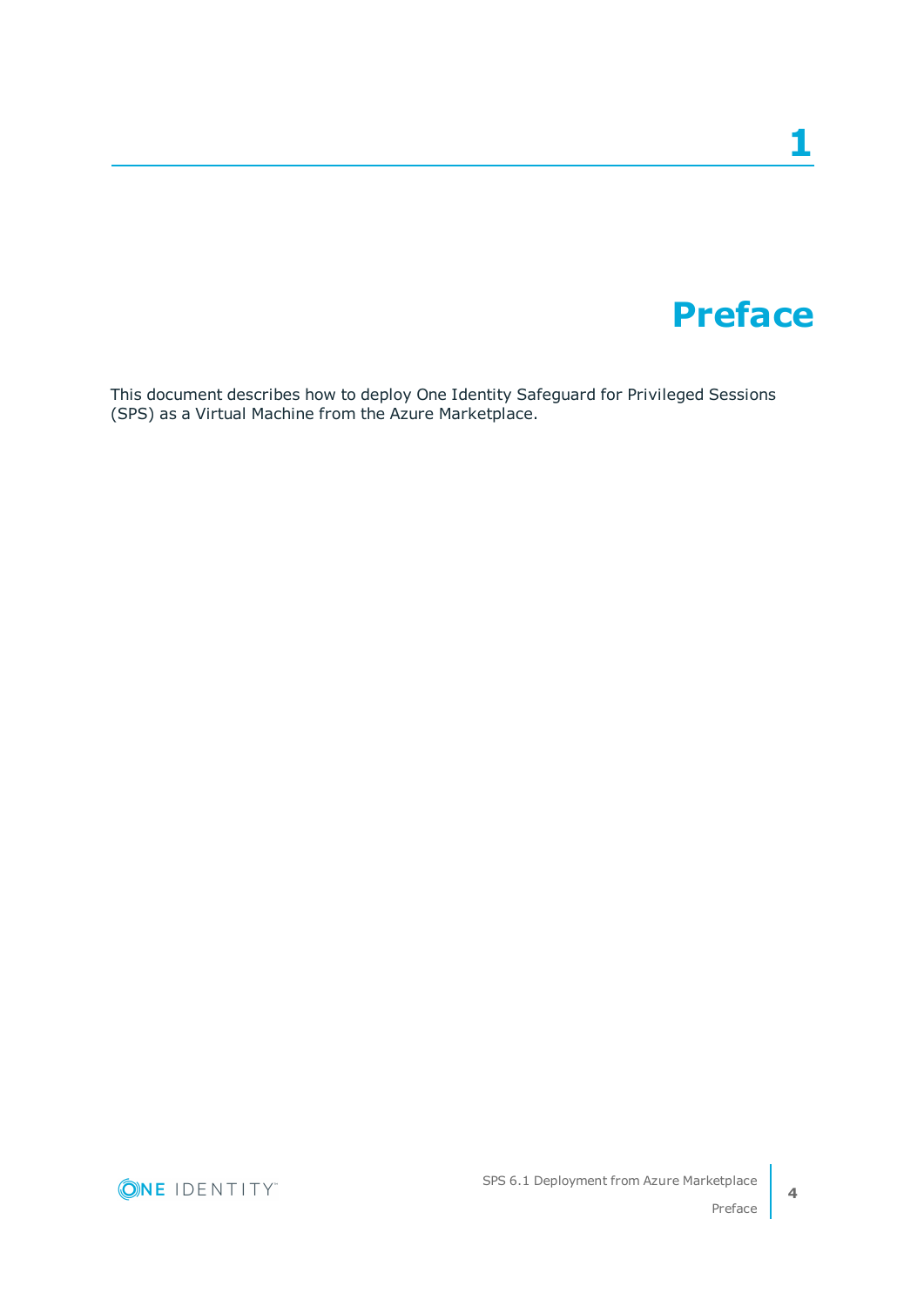# <span id="page-4-0"></span>**Deploying One Identity Safeguard for Privileged Sessions from the Azure Marketplace**

This guide provides detailed descriptions for deploying One Identity Safeguard for Privileged Sessions (SPS) from the Microsoft Azure Marketplace.

### **Before you start:**

Before you start evaluating SPS, make sure you understand what SPS is and how it works. This information can greatly help you get SPS operational. Read the following:

### <span id="page-4-1"></span>**Prerequisites**

The following prerequisites must be met to deploy SPS in Microsoft Azure:

- You have a valid One Identity Safeguard for Privileged Sessions license. When deployed from the Microsoft Azure Marketplace, the One Identity Safeguard for Privileged Sessions uses the "Bring your own license" model. Note that to deploy two active SPS nodes as an availability set, you must purchase two standalone SPS licenses. To purchase a license, [contact](https://www.oneidentity.com/buy/) our Sales Team.
- Microsoft recommends to use the Azure Resource Manager (ARM) [deployment](https://docs.microsoft.com/en-us/azure/azure-resource-manager/resource-manager-deployment-model) model. When you install SPS from the Azure Marketplace, SPS supports only this deployment method. If you need to deploy SPS into and infrastructure that uses the Classic deployment model, contact your One Identity sales representative.
- . You have a Microsoft Azure account.

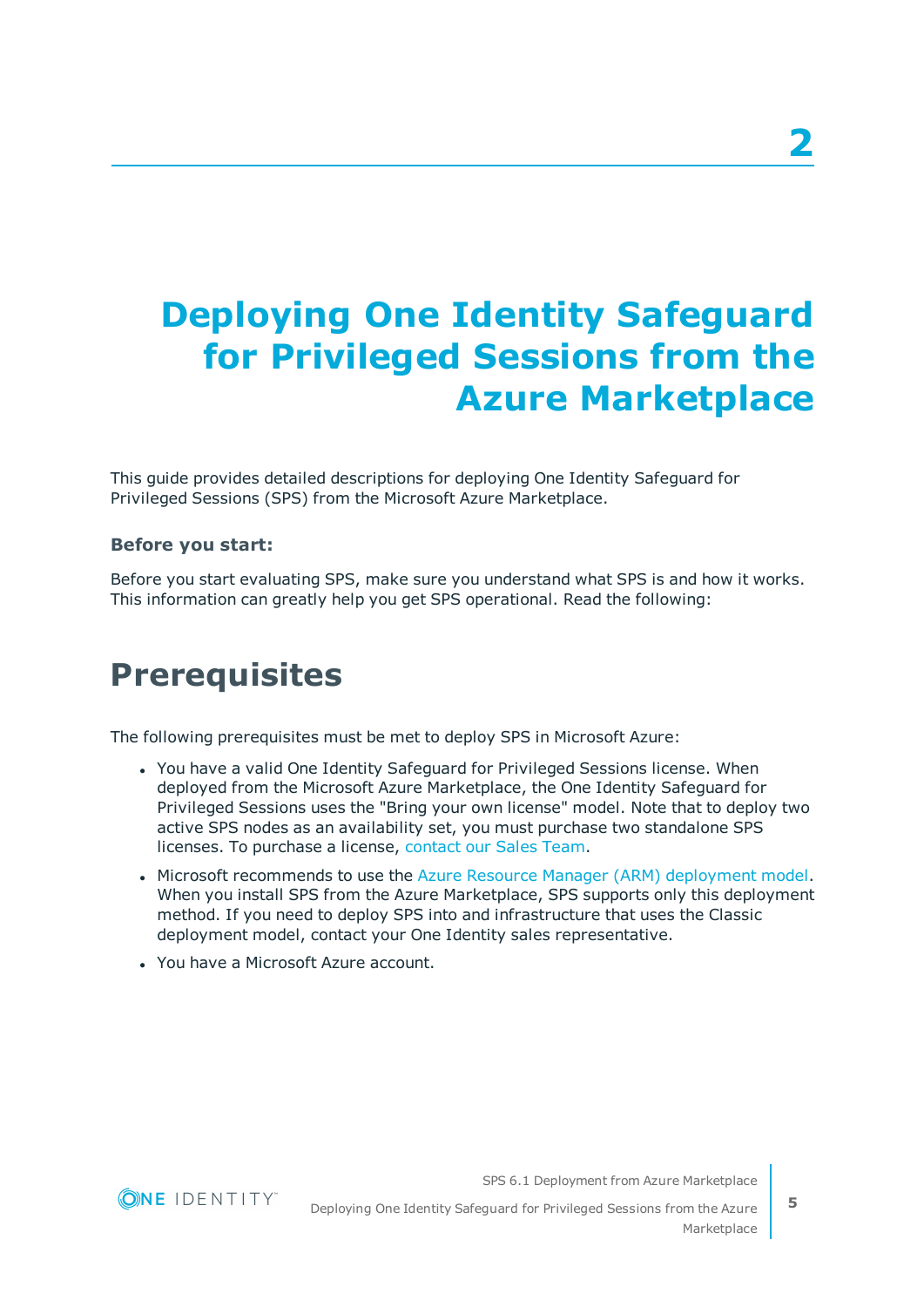# <span id="page-5-0"></span>**Limitations**

The following limitations apply to SPS when you deploy it from the Microsoft Azure Marketplace.

### **A** CAUTION:

**Do not export or import configuration between a physical SPS deployment and a virtual one. Because of the differences and limitations between physical and virtual appliances, configure the virtual appliance from scratch to ensure proper functionality. When you migrate a virtual SPS to another one, you can export and import the configuration.**

- Root login is not available on the console.
- SSH access is only available after you have completed the Welcome Wizard.
- Currently, the data that is entered during the provisioning phase (for example, the username and the IP address) of creating the virtual machine in Azure is not transferred to SPS. Therefore, only the data entered in the Welcome Wizard will be used.
- By default, you can only use Physical interface 1 (eth0) of SPS, with a single IP address. Aside from changing the IP address of SPS, do not modify other interfacerelated settings (additional logical interfaces, IP forwarding, and so on) on the **Basic Settings > Network** page of SPS.

The number of interfaces you can use depends on the size of your Azure VM. If your VM allows you to use multiple interfaces, you can configure multiple interfaces in SPS. For details, see VM with [multiple](https://docs.microsoft.com/en-us/azure/virtual-network/virtual-network-deploy-multinic-classic-ps) NICs.

- **.** The **Seal the box** functionality is not available.
- The High Availability support of SPS was designed to work between two physical SPS appliances. This feature is not available in Azure environments. For further details, see the High Availability and [redundancy](#page-9-0) in Microsoft Azure.
- Due to Azure requirements, an additional 5-minute delay has been added to the boot process. This ensures that the root device appears in the system.
- The size of the hard disk in Azure is 100 Gb. You cannot extend this virtual disk size later, nor can you write to Samba or other disks. In case you run out of disk space, either configure a **Backup policy** and an **Archive policy** if you have a server for this purpose, or configure a **Cleanup policy** that deletes the audit trails at certain time intervals. For details, see "Data and [configuration](https://support.oneidentity.com/technical-documents/safeguard-for-privileged-sessions/6.1.0/administration-guide/basic-settings/data-and-configuration-backups/) backups" in the [Administration](https://support.oneidentity.com/technical-documents/safeguard-for-privileged-sessions/6.1.0/administration-guide/basic-settings/data-and-configuration-backups/) Guide and "Archiving and cleanup" in the [Administration](https://support.oneidentity.com/technical-documents/safeguard-for-privileged-sessions/6.1.0/administration-guide/basic-settings/archiving-and-cleanup/) Guide.
- SPS currently cannot receive its IP address using DHCP. Make sure that:
	- The IP address you have configured in Azure and the IP address that you configure for SPS for the **Physical interface 1** on the Networking settings part of the Welcome Wizard are the same. Otherwise, you will not be able to access SPS.
	- You set the internal IP static on the Network Interfaces tab of the Virtual

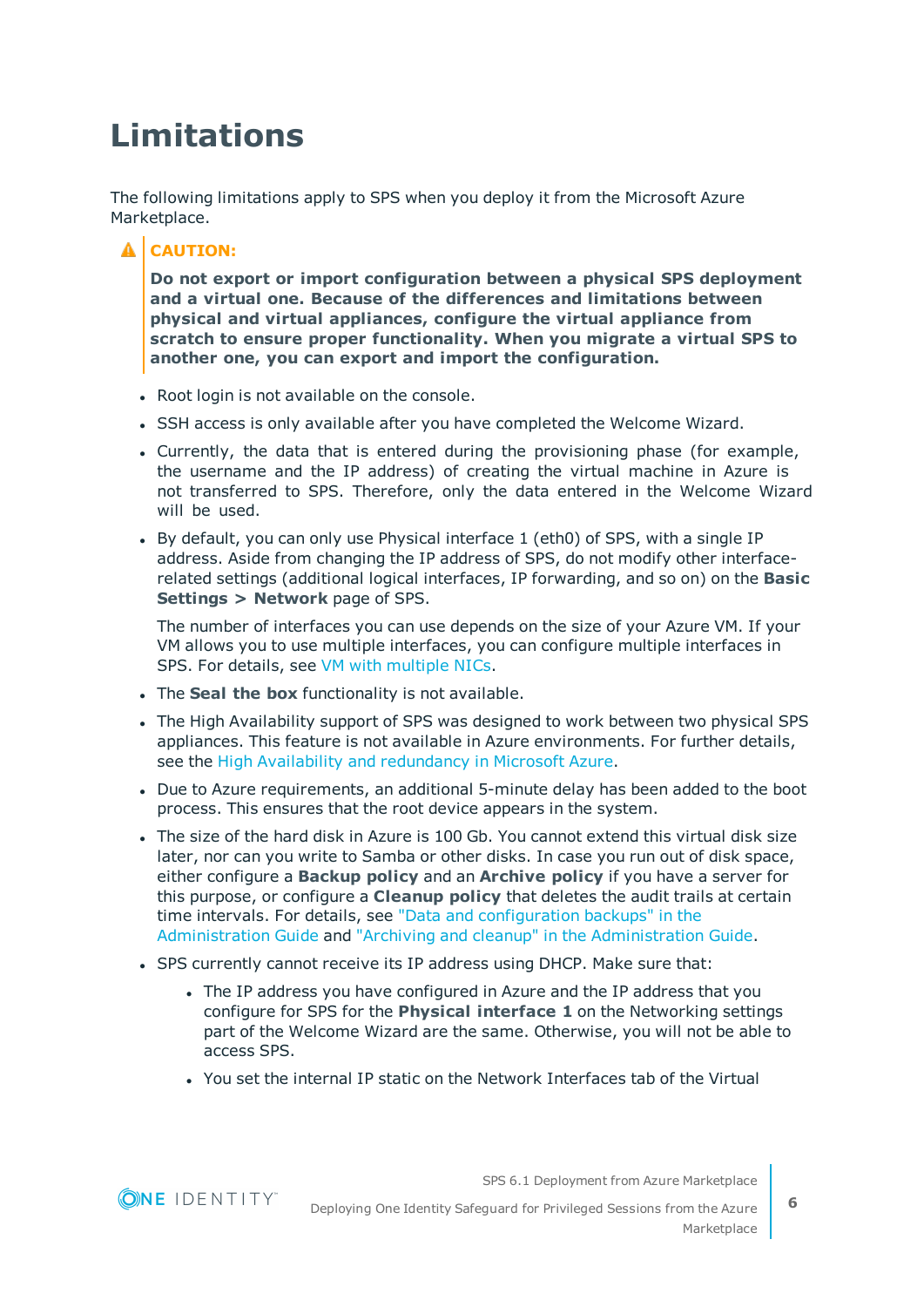Machine.

- Do not assign a public IP address to SPS, use SPS as a component of your internal infrastructure. If you absolutely must configure Welcome Wizard from a publicly accessible IP address, note that SPS will be publicly accessible. If you assign a public IP to the web management interface, consider the following:
	- Select a complex passphrase.
	- Limit access to the management interface based on the source IP address, and make sure that brute-force protection for the administrator web login is enabled (they are enabled by default). For details, see "Configuring user and [administrator](https://support.oneidentity.com/technical-documents/safeguard-for-privileged-sessions/6.1.0/administration-guide/basic-settings/network-settings/configuring-user-and-administrator-login-addresses/) login addresses" in the [Administration](https://support.oneidentity.com/technical-documents/safeguard-for-privileged-sessions/6.1.0/administration-guide/basic-settings/network-settings/configuring-user-and-administrator-login-addresses/) Guide.
	- Configure an email alert or SNMP trap for administrator logon events. For details, see "Configuring e-mail alerts" in the [Administration](https://support.oneidentity.com/technical-documents/safeguard-for-privileged-sessions/6.1.0/administration-guide/basic-settings/ system-logging-snmp-and-e-mail-alerts/configuring-e-mail-alerts/) Guide and "Configuring SNMP alerts" in the [Administration](https://support.oneidentity.com/technical-documents/safeguard-for-privileged-sessions/6.1.0/administration-guide/basic-settings/ system-logging-snmp-and-e-mail-alerts/configuring-snmp-alerts/) Guide.
	- Forward the logs of SPS to a log server (for example, to a [syslog-ng](https://syslog-ng.com/) server, or an [syslog-ng](https://syslog-ng.com/) Store Box appliance) so that if the local logs are compromised, you still have an authentic copy of the original logs.
	- For security reasons, disable SSH access to SPS when it is not needed. Accessing the SPS host directly using SSH is not recommended or supported, except for troubleshooting purposes. If you enable SSH access, restrict the clients that can access SPS based on their source IP address, and make sure that brute-force protection is enabled (they are enabled by default). For details, see ["Enabling](https://support.oneidentity.com/technical-documents/safeguard-for-privileged-sessions/6.1.0/administration-guide/managing-one-identity-safeguard-for-privileged-sessions-sps/accessing-the-one-identity-safeguard-for-privileged-sessions-sps-console/enabling-ssh-access-to-the-one-identity-safeguard-for-privileged-sessions-sps-host/) SSH access to the One Identity [Safeguard](https://support.oneidentity.com/technical-documents/safeguard-for-privileged-sessions/6.1.0/administration-guide/managing-one-identity-safeguard-for-privileged-sessions-sps/accessing-the-one-identity-safeguard-for-privileged-sessions-sps-console/enabling-ssh-access-to-the-one-identity-safeguard-for-privileged-sessions-sps-host/) for Privileged Sessions (SPS) host" in the [Administration](https://support.oneidentity.com/technical-documents/safeguard-for-privileged-sessions/6.1.0/administration-guide/managing-one-identity-safeguard-for-privileged-sessions-sps/accessing-the-one-identity-safeguard-for-privileged-sessions-sps-console/enabling-ssh-access-to-the-one-identity-safeguard-for-privileged-sessions-sps-host/) Guide.
	- To prevent unauthorized access to the audit trail files recorded on SPS, configure proper access control rules for the user groups and encrypt every audit trail. If you use encryption, store your keys in the personal or in the temporary key store. For details, see ["Encrypting](https://support.oneidentity.com/technical-documents/safeguard-for-privileged-sessions/6.1.0/administration-guide/general-connection-settings/audit-policies/encrypting-audit-trails/) audit trails" in the [Administration](https://support.oneidentity.com/technical-documents/safeguard-for-privileged-sessions/6.1.0/administration-guide/general-connection-settings/audit-policies/encrypting-audit-trails/) Guide,
- Upgrading SPS in Azure is the same as upgrading a physical appliance: you have to upload the firmware on the SPS web interface. For detailed instructions, see [Upgrade](https://support.oneidentity.com/technical-documents/safeguard-for-privileged-sessions/6.1.0/upgrade-guide/) Guide.

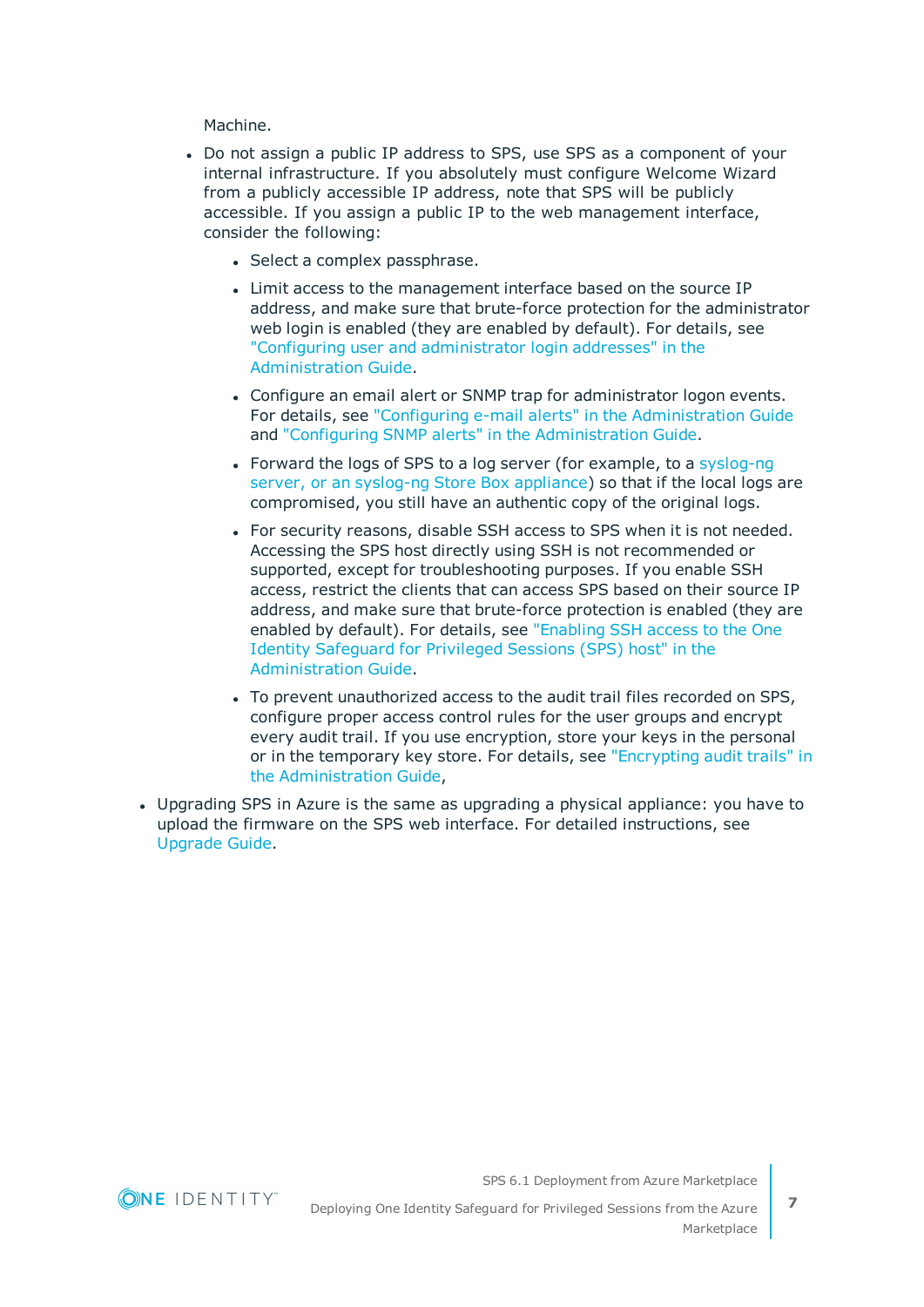## <span id="page-7-0"></span>**Deploy One Identity Safeguard for Privileged Sessions from the Microsoft Azure Marketplace**

### **Purpose:**

The following describes how to have a One Identity Safeguard for Privileged Sessions running in Microsoft Azure.

#### *To have a One Identity Safeguard for Privileged Sessions running in Microsoft Azure*

### 1. **Deploy One Identity Safeguard for Privileged Sessions from the Microsoft Azure Marketplace**

Create and configure a One Identity Safeguard for Privileged Sessions virtual machine (VM) in the Azure portal. For details, see the [Microsoft](https://docs.microsoft.com/en-us/azure/virtual-machines/windows/quick-create-portal) Azure [documentation,](https://docs.microsoft.com/en-us/azure/virtual-machines/windows/quick-create-portal) here we just describe the SPS-specific settings.

- a. Login to the Azure [portal,](https://portal.azure.com/) select **One Identity Safeguard for Privileged Sessions** from the Azure Marketplace, then click **Create**.
- b. Fill the required fields of the **Basics** blade. Note that you must fill the **User name** and **Authentication Password/SSH public key** fields, but SPS will not actually use these settings (SPS will use the parameters you configure in the SPS Welcome Wizard).
- c. Choose a size for the VM. If you want to use this machine in production and need help about sizing or architecture design, contact your One Identity sales representative.

The number of interfaces you can use depends on the size of your Azure VM. If your VM allows you to use multiple interfaces, you can configure multiple interfaces in SPS. For details, see VM with [multiple](https://docs.microsoft.com/en-us/azure/virtual-network/virtual-network-deploy-multinic-classic-ps) NICs.

- d. On the **Settings** blade, disable monitoring.
- e. When the deployment is finished, navigate to the network settings of the new VM in the Azure portal. Change the IP address of the SPS network interface to Static, and note down the IP address and the hostname (you will need it in the SPS Welcome Wizard).
- f. If you want to backup or archive data from SPS into Azure, [create](https://docs.microsoft.com/en-us/azure/storage/files/storage-dotnet-how-to-use-files#use-the-azure-portal-to-manage-a-file-share) an Azure File [Share](https://docs.microsoft.com/en-us/azure/storage/files/storage-dotnet-how-to-use-files#use-the-azure-portal-to-manage-a-file-share). Note down the following information of the file share, because you will need it to configure SPS backups and archiving: URL, Username, Password.

### **A** CAUTION:

**If you have multiple SPS VMs, make sure to use a separate file share for each SPS.**

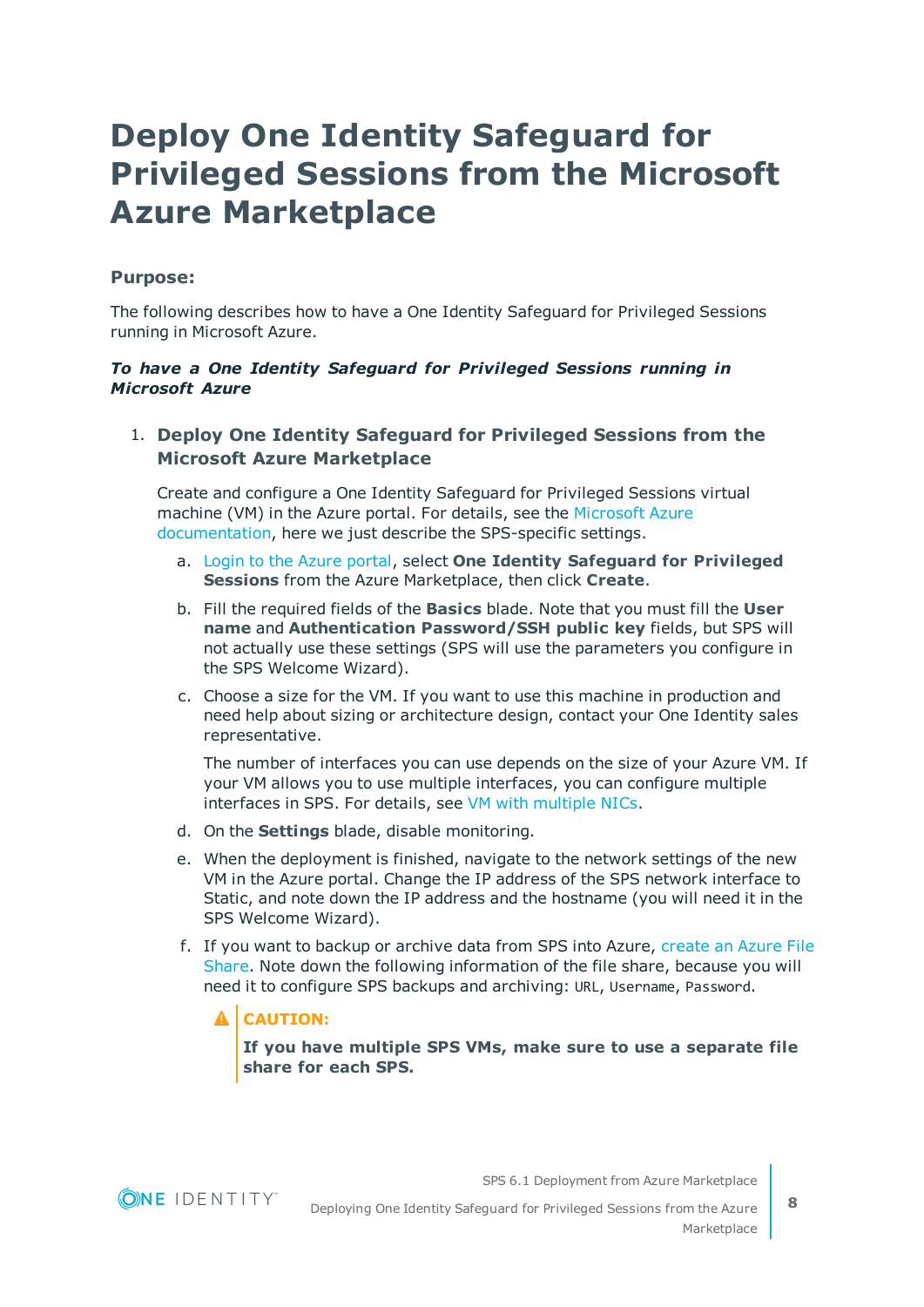#### 2. **Complete the SPS Welcome Wizard**

Complete the SPS Welcome Wizard (for details, see ["Configuring](https://support.oneidentity.com/technical-documents/safeguard-for-privileged-sessions/6.1.0/administration-guide/the-welcome-wizard-and-the-first-login/configuring-one-identity-safeguard-for-privileged-sessions-sps-with-the-welcome-wizard/) One Identity [Safeguard](https://support.oneidentity.com/technical-documents/safeguard-for-privileged-sessions/6.1.0/administration-guide/the-welcome-wizard-and-the-first-login/configuring-one-identity-safeguard-for-privileged-sessions-sps-with-the-welcome-wizard/) for Privileged Sessions (SPS) with the Welcome Wizard" in the [Administration](https://support.oneidentity.com/technical-documents/safeguard-for-privileged-sessions/6.1.0/administration-guide/the-welcome-wizard-and-the-first-login/configuring-one-identity-safeguard-for-privileged-sessions-sps-with-the-welcome-wizard/) Guide). Note the following points specific for Azure deployments. When configuring the network settings of SPS note the following points.

#### A **CAUTION:**

**Do not export or import configuration between a physical SPS deployment and a virtual one. Because of the differences and limitations between physical and virtual appliances, configure the virtual appliance from scratch to ensure proper functionality. When you migrate a virtual SPS to another one, you can export and import the configuration.**

- a. Into the **Physical interface EXT or 1 — IP address** field, enter the static IP address of the SPS VM that you set on the Azure portal.
- b. **Default GW**: The default gateway is usually the first address in a subnet (for example, if your subnet is 10.7.0.0/24, then the gateway will be 10.7.0.1).
- c. **Hostname**: Use the hostname you have configured for the SPS VM on the Azure portal.
- d. **DNS server**: You can use any DNS server that the SPS VM can access, even public ones.

#### 3. **Configure SPS**

Login to SPS and configure it.

- a. Configure backups for SPS. For backup and archiving purposes One Identity recommends the built-in file shares of Azure. For details on configuring backups, see "Data and configuration backups" in the [Administration](https://support.oneidentity.com/technical-documents/safeguard-for-privileged-sessions/6.1.0/administration-guide/basic-settings/data-and-configuration-backups/) Guide.
- b. Configure archiving for SPS. For backup and archiving purposes One Identity recommends the built-in file shares of Azure. For details on configuring backups, see "Archiving and cleanup" in the [Administration](https://support.oneidentity.com/technical-documents/safeguard-for-privileged-sessions/6.1.0/administration-guide/basic-settings/archiving-and-cleanup/) Guide. Configuring Archiving policy is highly recommended: because if the disk of the VM fills up, SPS stops working.
- c. Configure a server: set up a host that is on the same subnet as SPS, and enable Remote Desktop (RDP) or Secure Shell (SSH) access to it.
- d. Configure a connection on SPS to forward the incoming RDP or Secure Shell (SSH) connection to the host and establish a connection to the host. See "Logging in to One Identity [Safeguard](https://support.oneidentity.com/technical-documents/safeguard-for-privileged-sessions/6.1.0/administration-guide/the-welcome-wizard-and-the-first-login/logging-in-to-one-identity-safeguard-for-privileged-sessions-sps-and-configuring-the-first-connection/) for Privileged Sessions (SPS) and configuring the first connection" in the [Administration](https://support.oneidentity.com/technical-documents/safeguard-for-privileged-sessions/6.1.0/administration-guide/the-welcome-wizard-and-the-first-login/logging-in-to-one-identity-safeguard-for-privileged-sessions-sps-and-configuring-the-first-connection/) Guide for details.
- e. Replay your session in the browser. See ["Replaying](https://support.oneidentity.com/technical-documents/safeguard-for-privileged-sessions/6.1.0/administration-guide/using-the-search-interface/replaying-audit-trails-in-your-browser/) audit trails in your browser" in the [Administration](https://support.oneidentity.com/technical-documents/safeguard-for-privileged-sessions/6.1.0/administration-guide/using-the-search-interface/replaying-audit-trails-in-your-browser/) Guide for details.

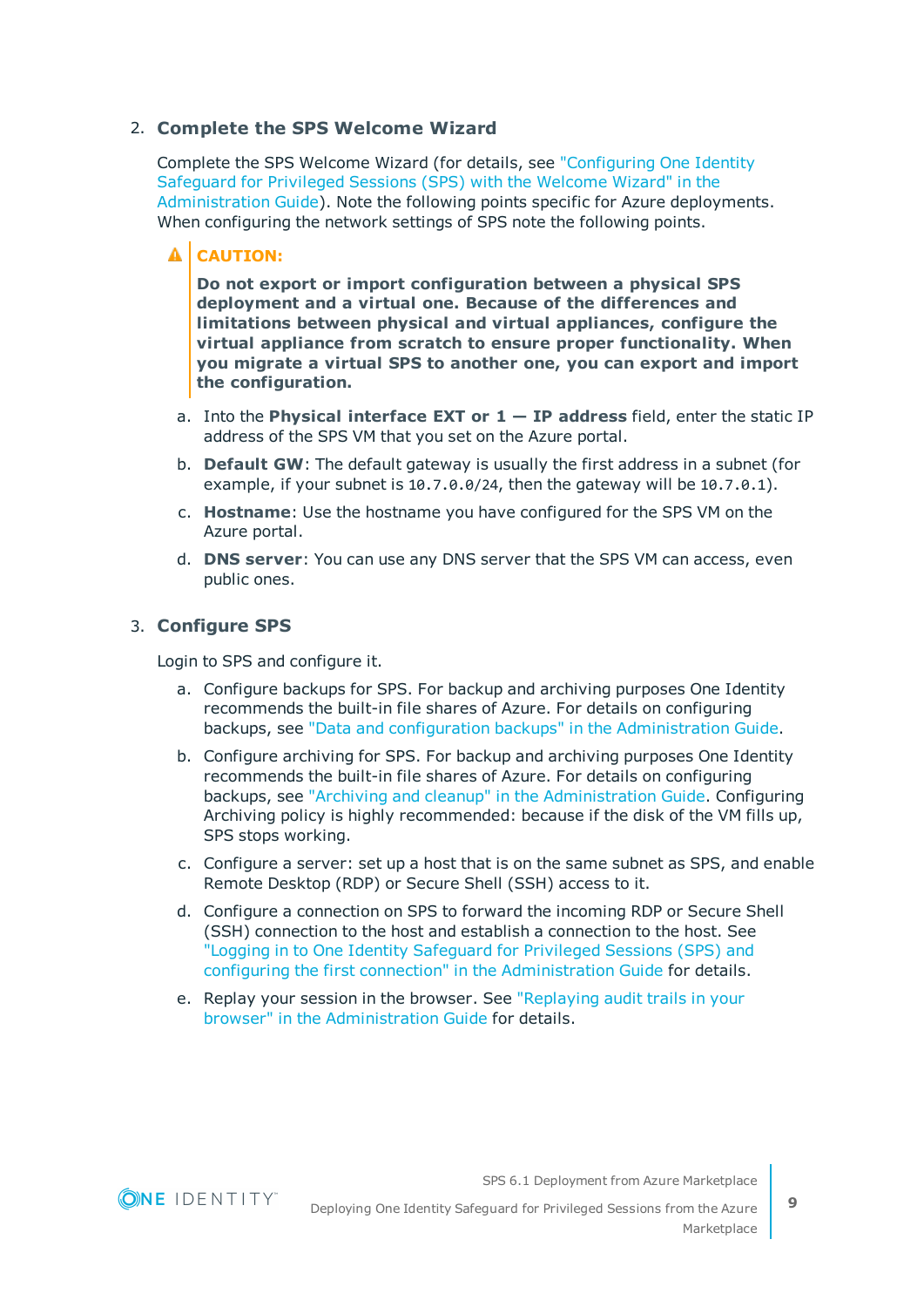In case you have questions about SPS, or need assistance, contact your One Identity representative.

# <span id="page-9-0"></span>**High Availability and redundancy in Microsoft Azure**

In a Microsoft Azure deployment, the high-availability and redundancy of the SPS appliance is provided by the Microsoft Azure infrastructure, according to the Azure [Storage](https://azure.microsoft.com/en-us/support/legal/sla/storage/v1_1/) SLA.

### <span id="page-9-1"></span>**Redundancy**

The data in your Microsoft Azure storage account is always replicated to ensure durability and high availability, meeting the Azure Storage SLA. The exact type of replication depends on your storage account settings, but every disk is stored in 3 copies.

For details, see Locally [redundant](https://docs.microsoft.com/en-us/azure/storage/common/storage-redundancy#locally-redundant-storage) storage in the *Azure Storage replication* document, and Service Healing - [Auto-recovery](https://azure.microsoft.com/en-us/blog/service-healing-auto-recovery-of-virtual-machines/) of Virtual Machines.

### <span id="page-9-2"></span>**High Availability**

If a hardware failure occurs, Azure moves the Virtual Machine to another location and restarts it in 5-15 minutes. In case you require higher SLA, you are recommended to deploy two standalone SPS nodes into an availability set. Note that to deploy two active SPS nodes as an availability set, you must purchase two standalone SPS licenses.

For details, see Locally [redundant](https://docs.microsoft.com/en-us/azure/storage/common/storage-redundancy#locally-redundant-storage) storage in the *Azure Storage replication* document, and Service Healing - [Auto-recovery](https://azure.microsoft.com/en-us/blog/service-healing-auto-recovery-of-virtual-machines/) of Virtual Machines.